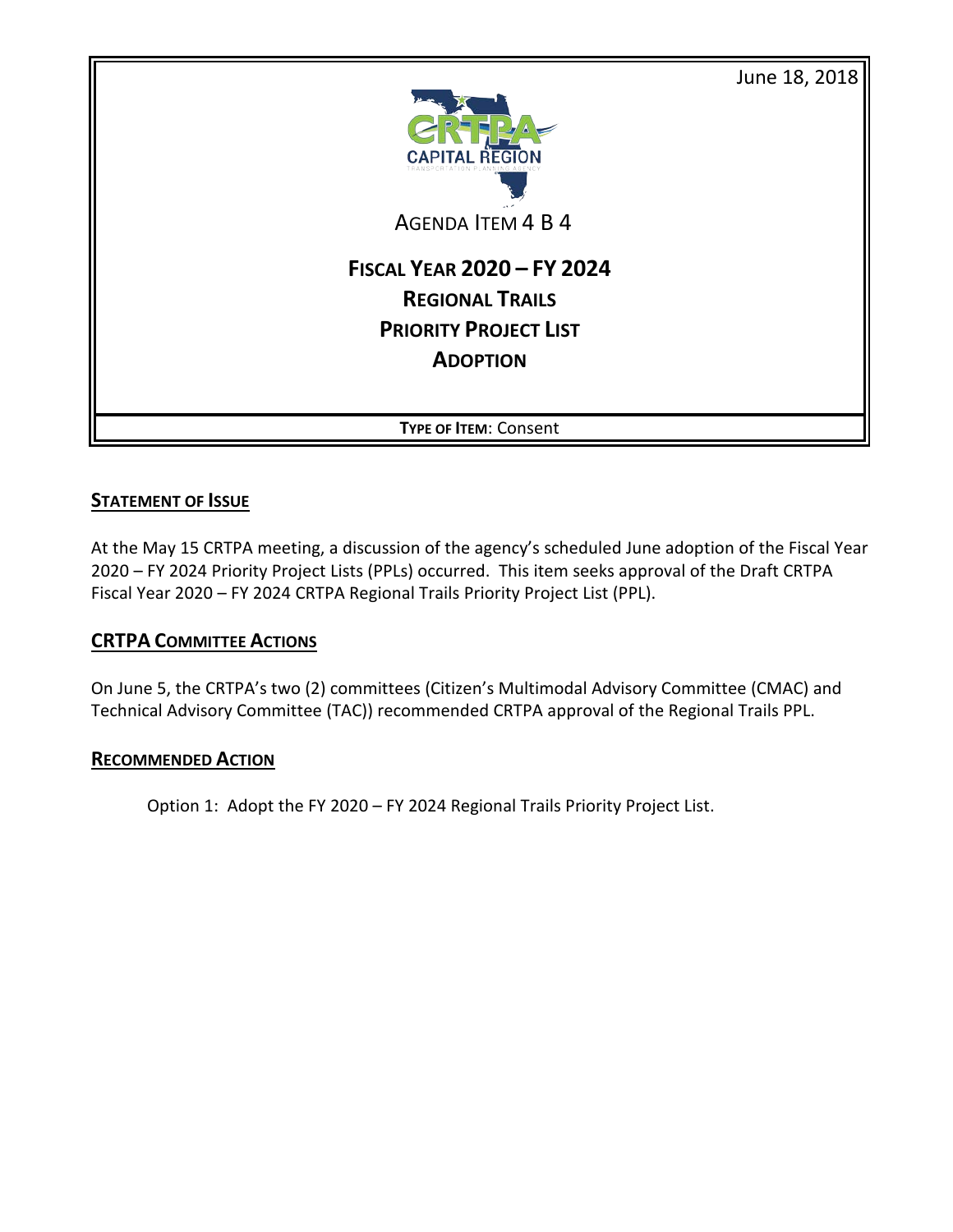### **BACKGROUND**

The Draft FY 2020 – FY 2024 Regional Trails PPL is comprised of projects that were previously included on the agency's Bicycle and Pedestrian PPL (and identified in the CRTPA's Connections 2040 RMP Bicycle and Pedestrian Plan). Additionally, projects within the CRTPA region that are included in the FDOT SUN Trail Network are included on the PPL.

Projects included on the list are segments associated with Capital City to the Sea Trails Project, the Nature Coast Trail and the Capital Cascades Trail.

The Regional Trails PPL provides an opportunity to highlight the CRTPA's regional trail projects including potential additional funding opportunities available to such projects.

#### **DRAFT FY 2020 – FY 2024 Regional Trails PPL**

The proposed Draft FY 2020 – FY 2024 Regional Trails PPL maintains the same ranked order as the currently adopted (FY 2019 – FY 2023) Regional Trails PPL with the exception of the following update:

• **PROJECT UPDATE: Coastal Trail West – Capital City to the Seas Trail**, last year's number one ranked project, has been updated to reflect the addition of \$9.05M for the project's construction in FY 2022. Although fully funded, the project remains on the list because the construction is not within the first three years of the TIP.

#### **PUBLIC INVOLVEMENT**

Public meetings to present the CRTPA's Draft FY 2020 – FY 2024 PPLs (held in conjunction with the scheduled adoption of the Transportation Improvement Program(TIP) at this meeting) were held throughout the CRTPA region on May 23 & 24.

## **NEXT STEPS**

As noted above, the CRTPA's Draft FY 2020 – FY 2024 PPLs are scheduled for adoption at the June 18 CRTPA meeting. Subsequently, the lists will be provided to the FDOT for consideration in the development of the Draft FY 2020 – FY 2024 Annual State Work Program, scheduled to be presented to the CRTPA Board in the fall of 2018.

After the release of the Draft State Work Program, CRTPA staff will initiate development of the CRTPA FY 2020 – FY 2024 Transportation Improvement Program (TIP) incorporating those transportation projects in the CRTPA region that have received state and federal funding.

## **ATTACHMENT**

Attachment 1: DRAFT FY 2020 – FY 2024 Regional Trails Priority Project List